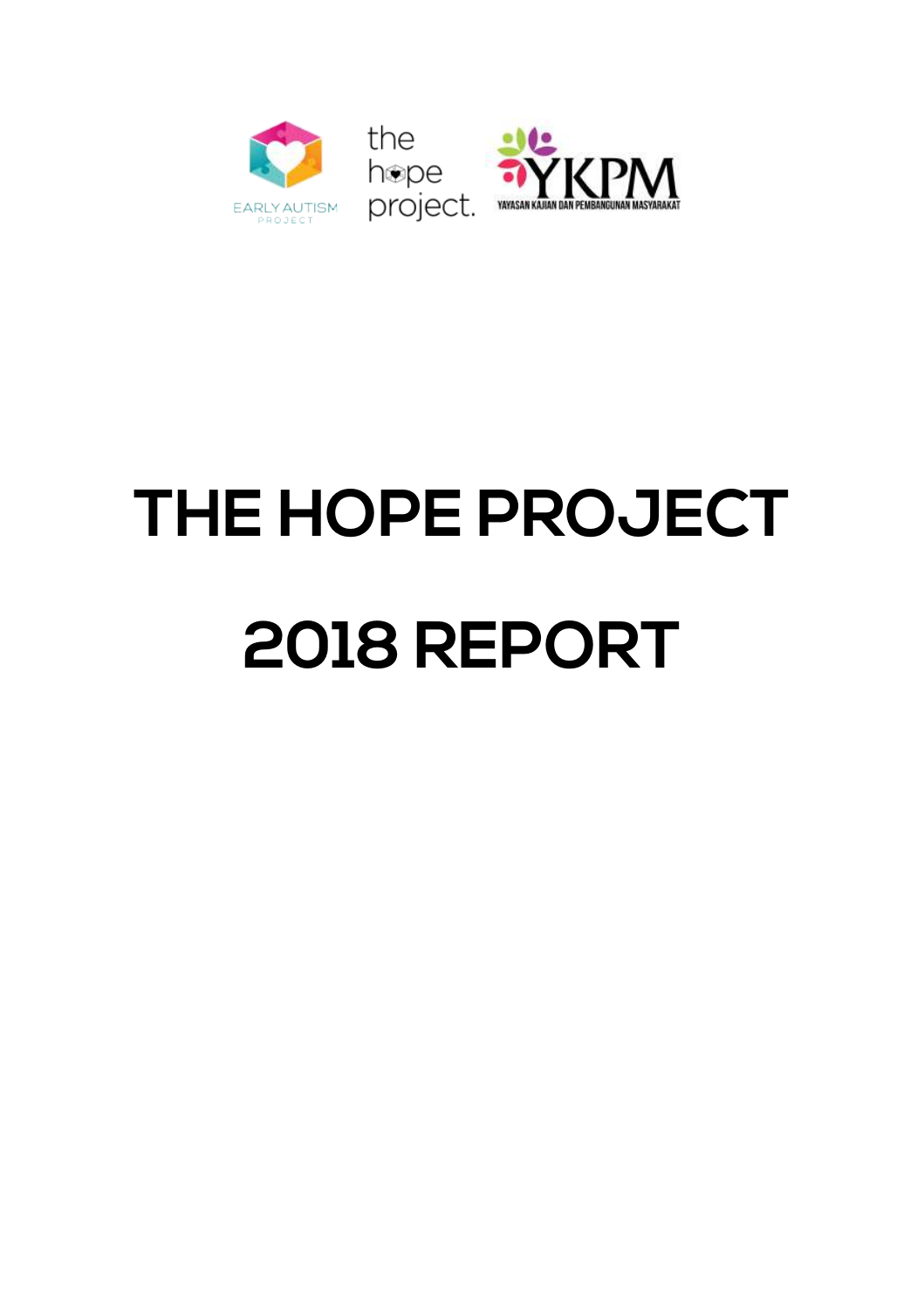#### **SUMMARY**

It is the end of 2018 and the year has been incredibly exciting. Throughout this fun-filled year, we kick-started a social media campaign to raise awareness and acceptance in April. We then continued our awareness and acceptance campaigns across Klang Valley, concluded our partnership with IDEAS Autism Centre as well as started our first ever scholarship child on a fully funded therapy for one year!

In the second half of the year, we were given the opportunity to meet and discuss solutions impacting the national special education system with the Deputy Minister of Education, YB Teo Nie Ching, the Director of Jabatan Pembangunan Orang Kurang Upaya (JPOKU), YB Dato' Maria Bernard Sinsoi and representatives from UNICEF. This year, We are thankful for the people that has played a part in this journey.

This report will detail the outworking of the project for 2018 as well as the financial outcomes within this time period. Produced internally, this report aims to uphold the core values of accountability and transparency in managing a non-profit initiative that collaborates with various sectors of the community for the best interests of individuals with autism.

For any further information about The Hope Project, contact projects@autismmalaysia.com or give us a call at 03 2094 0421 during our business hours: Monday to Friday [8:30am – 5:00pm].

The Hope Project was established in October 2016 by Early Autism Project Malaysia (EAP) in partnership with Yayasan Kajian dan Pembangunan Malaysia (YKPM).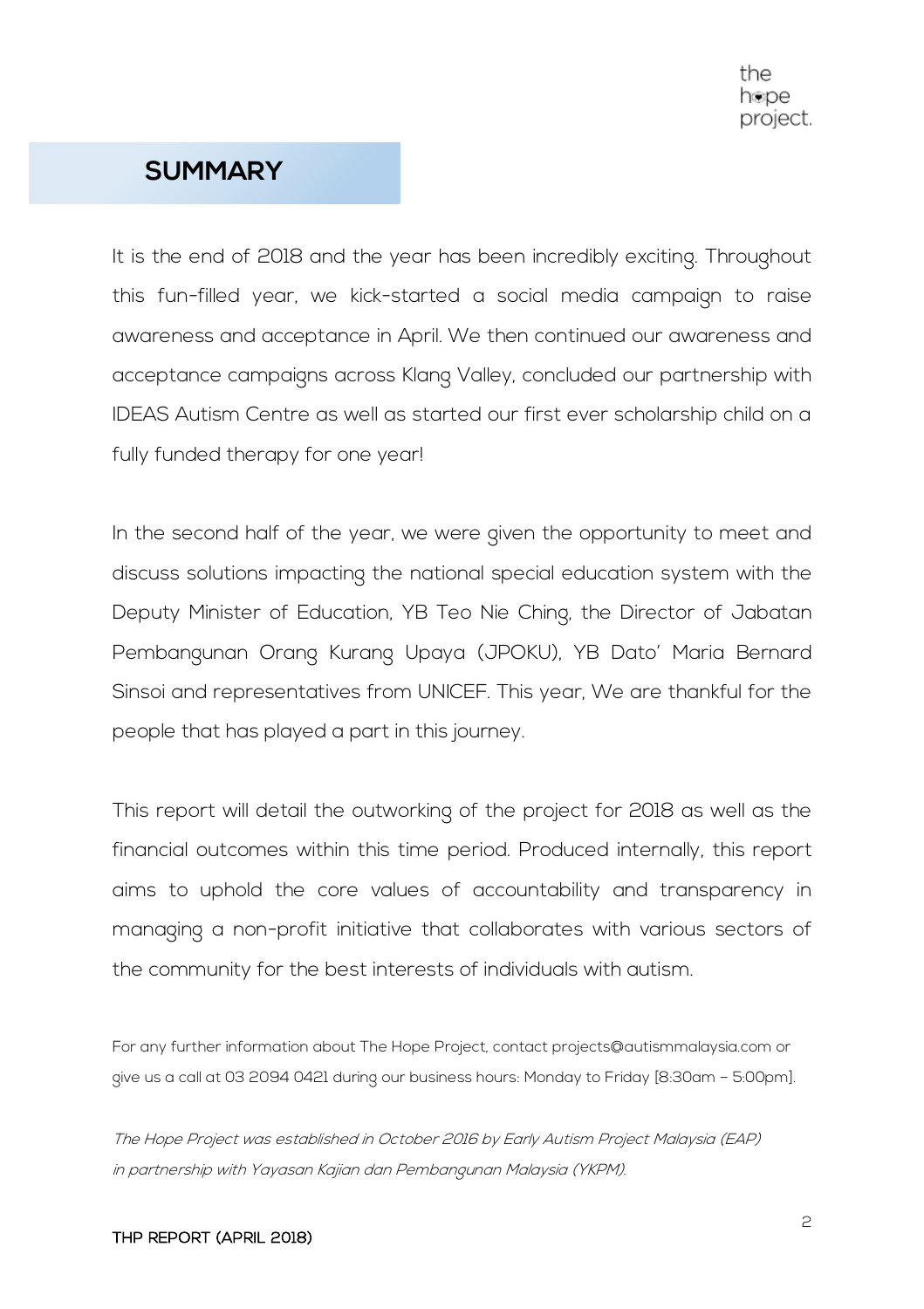#### **HIGHLIGHTS**

## 19 SCHOOL TOUR CAMPAIGN PRESENTATIONS

#KindnessStartsWithMe continued to be the theme for our school tour campaigns, with hopes to reach out to more schools and students. This time around, we set out to educate and empower around 5900 students about Autism, their differences, their similarities and the importance of being kind towards one another. To top it off, it was also our first time presenting in mandarin and Malay in public schools! We printed #lovesomeonewithautism wristbands to be given out as prizes.

- I. ITQAN INTEGRATED SCHOOLS 2<sup>nd</sup> April 2018
- II. FAIRFIELDS KINDERGARTEN 5th April 2018
- III. ST. JOSEPH INSTITUTION 9th April 2018
- IV. SJK (C) SAM YOKE 9th April 2018
- V. SK SETAPAK 11<sup>th</sup> April 2018
- VI. BRITISH INTERNATIONAL SCHOOL KUALA LUMPUR 16th & 7th May 2018
- VII. HERITAGE PRIVATE SCHOOLS 16th April 2018
- VIII. GARDEN INTERNATIONAL SCHOOL 16th & 19th April
- IX. JACK AND JILL INTERNATIONAL 18th April 2018
- X. ASIA PACIFIC INTERNATIONAL SCHOOL 19th April 2018
- XI. CHILDREN'S HOUSE (BANGSAR) 23rd April 2018
- XII. EATON INTERNATIONAL SCHOOL 23rd April 2018
- XIII. TAYLOR'S INTERNATIONAL SCHOOL 23rd April 2018
- XIV. NEXUS INTERNATIONAL SCHOOL 25th April 2018
- XV. LEGACY PRIVATE SCHOOLS 15th May 2018
- XVI. INTERNATIONAL SCHOOL OF KUALA LUMPUR 24th May 2018
- XVII. NOTTINGHAM UNIVERSITY 4th April 2018
- XVIII. SUNWAY UNIVERSITY 11th April 2018
- XIX. HELP UNIVERSITY 12th April 2018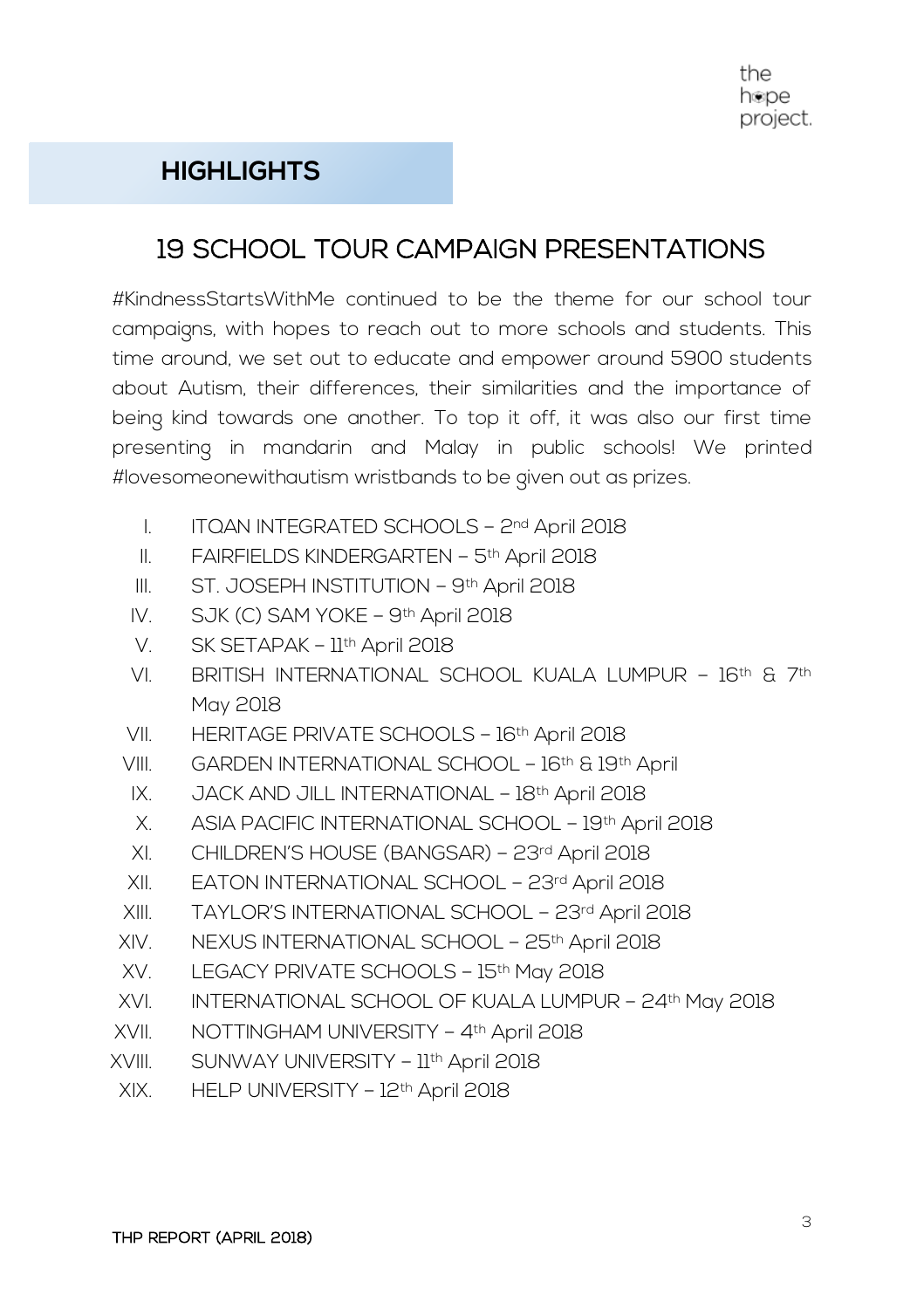# ACCEPTANCE CAMPAIGN VIDEO

As the social media campaign was launched, we produced an acceptance campaign video to reach out to the masses on why children with Autism deserves to be accepted and loved in the community. The video features our children, telling us more about themselves and what they find challenging. At the end of April, the video has garnered more than 52,000 views on Facebook, YouTube as well as Instagram.

The video can be viewed here: https://www.facebook.com/eapmalaysia/videos/1632344726803263/

# FACEBOOK LIVE SESSIONS AND VIDEOS

Along with the social media campaign, we set out to empower parents, educators and the general public to learn about Autism. The sessions talked about strategies that can be implemented in order to help children with Autism learn and cope with their daily life. Every Monday in the month of April, 1-hour sessions of live talks and Q&A segments with EAP Malaysia's supervisors were held. All the topics covered throughout the month were:

- I. Introduction to Autism and ABA
- II. Teaching communication
- III. Behavior management
- IV. School Readiness

In this interactive session, the public were free to interact with the supervisors, asking questions and raising concerns of their own. At the end of April, the sessions have reached more than 5000 views online.

The videos can be viewed here:

Autism and the Basics of ABA

https://www.facebook.com/eapmalaysia/videos/1633516926686043/ Promoting Communication

https://www.facebook.com/eapmalaysia/videos/1640376039333465/ Behaviour Management

https://www.facebook.com/eapmalaysia/videos/1647220051982397/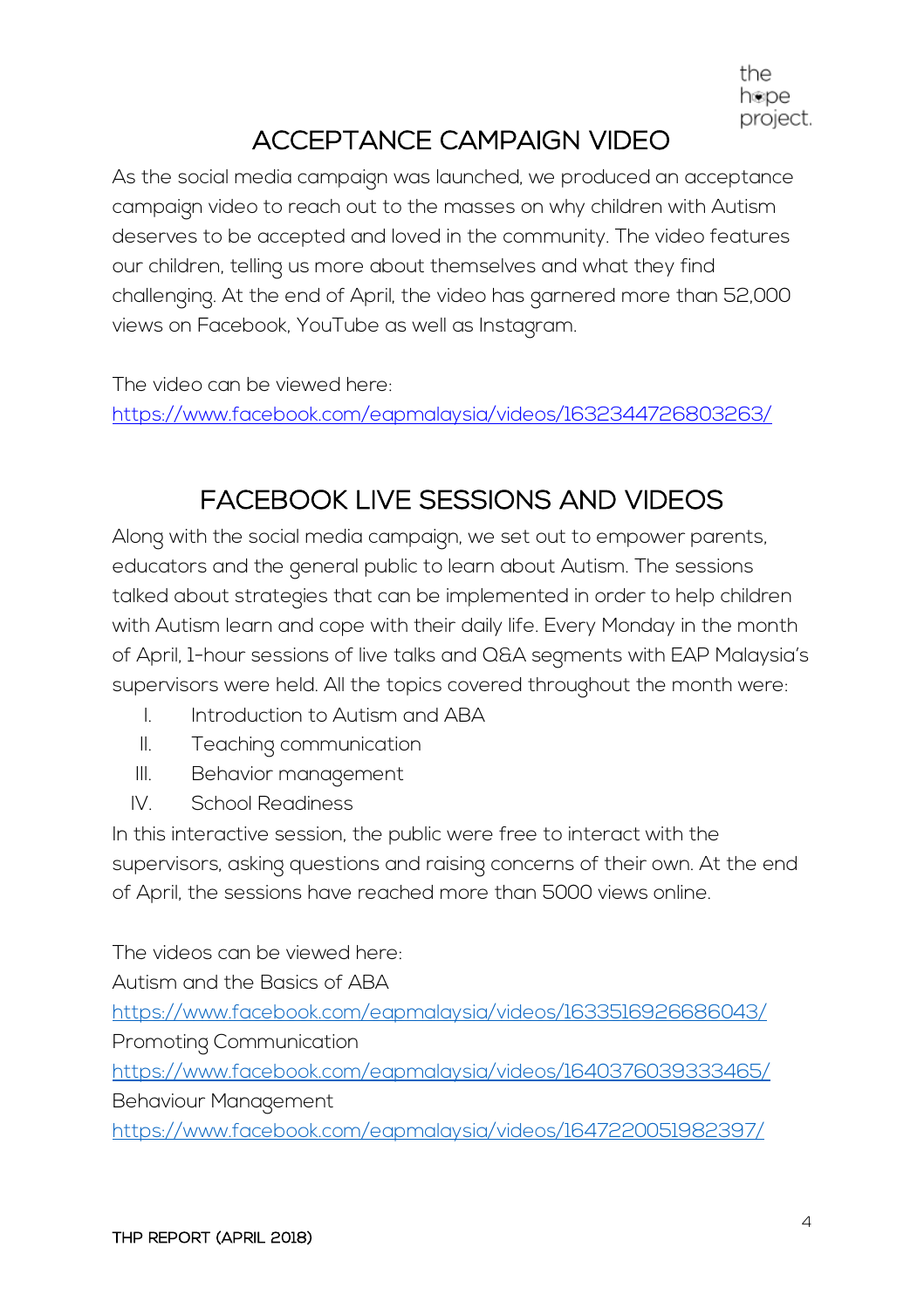## SOCIAL MEDIA CAMPAIGN

During the Autism Awareness Month (April), we launched a social media campaign, aimed to raise awareness and acceptance for individuals with Autism on a bigger scale. With the campaign, we set out to educate and empower the public to be aware, learn and love individuals with Autism.

# THE HOPE PROJECT SCHOLARSHIP

In 2017, Elysium, Le Noir, Drift and Pisco launched the Dance for Hope fundraising campaign for The Hope Project and successfully raised enough to start an underprivileged child, Ashton on a scholarship with EAP Malaysia for one year. On the 10<sup>th</sup> of March, Ashton was awarded the scholarship in our public workshops and The Hope Project Scholarship was officially launched. Ashton started therapy with EAP Malaysia on World Autism Awareness Day, 2<sup>nd</sup> of April and currently has a team of 2 therapists and one supervisor working to help Ashton learn. The progress and development of Ashton can be observed through an Instagram account managed by his team.

The Hope Project Instagram: https://www.instagram.com/eaphopeproject/ We have also produced a video to celebrate Ashton's progress thus far. The video can be viewed here: https://www.facebook.com/eapmalaysia/videos/486606931820135/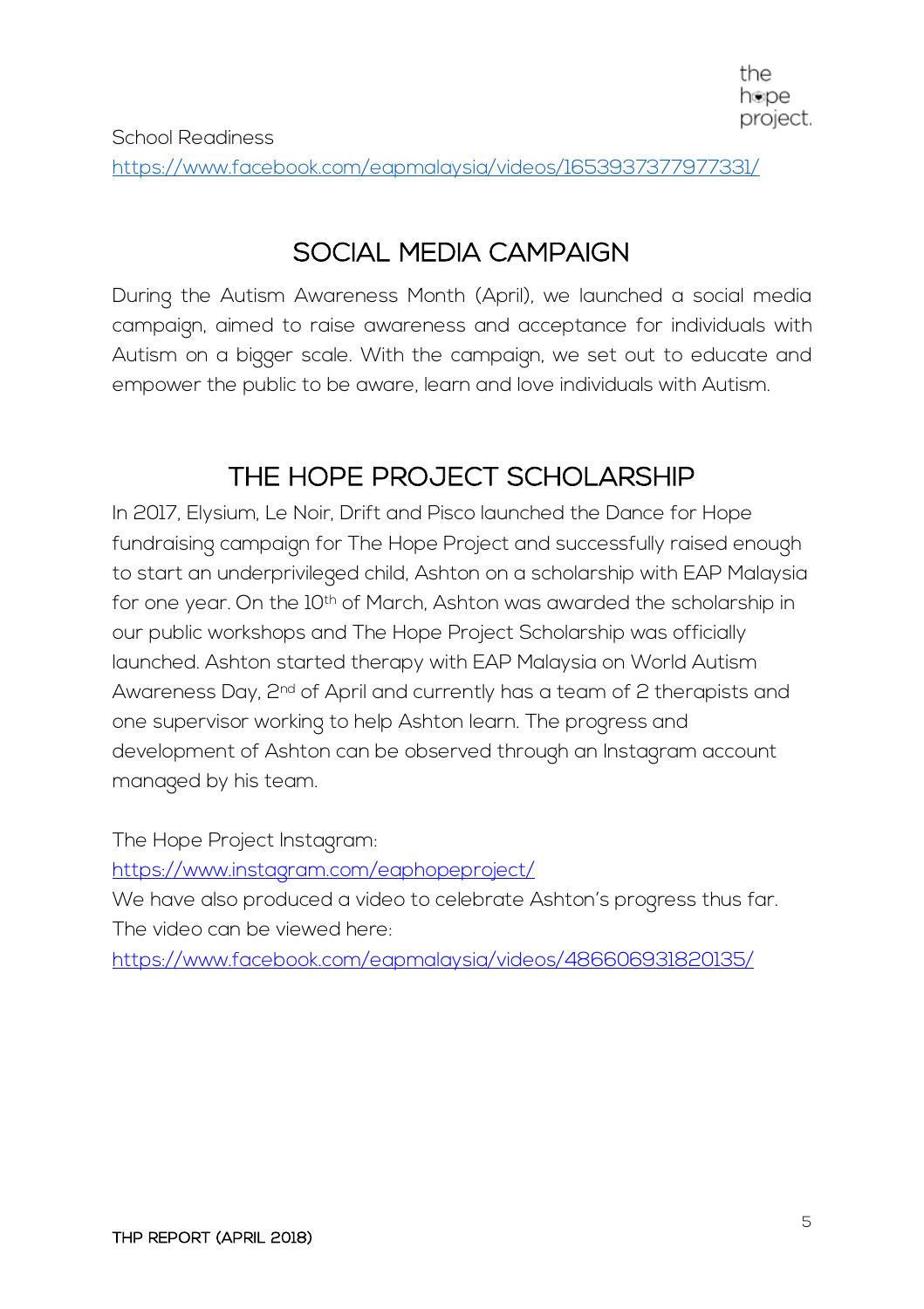#### the hone project. PARTNERSHIP UPDATE: IDEAS AUTISM CENTRE

After 18 months of partnership, overseen by EAP supervisor Jerusha Jaffery, EAP had wrapped up the partnership and ended it with a review meeting. EAP had provided clinical consultation and supervision for the programmes at IDEAS Autism Centre to improve the quality of services provided and strengthening the team. The partnership had impacted an estimated of 30 children at the centre.



IDEAS Autism Centre had seen progress in developing workable programmes and strategies for the kids as well as progress in the development of the children. To celebrate the partnership with IDEAS Autism Centre, we produced a highlight and review video that can be viewed on our social media platforms.

The video can be viewed here: https://www.youtube.com/watch?v=YkW8EwYGiU8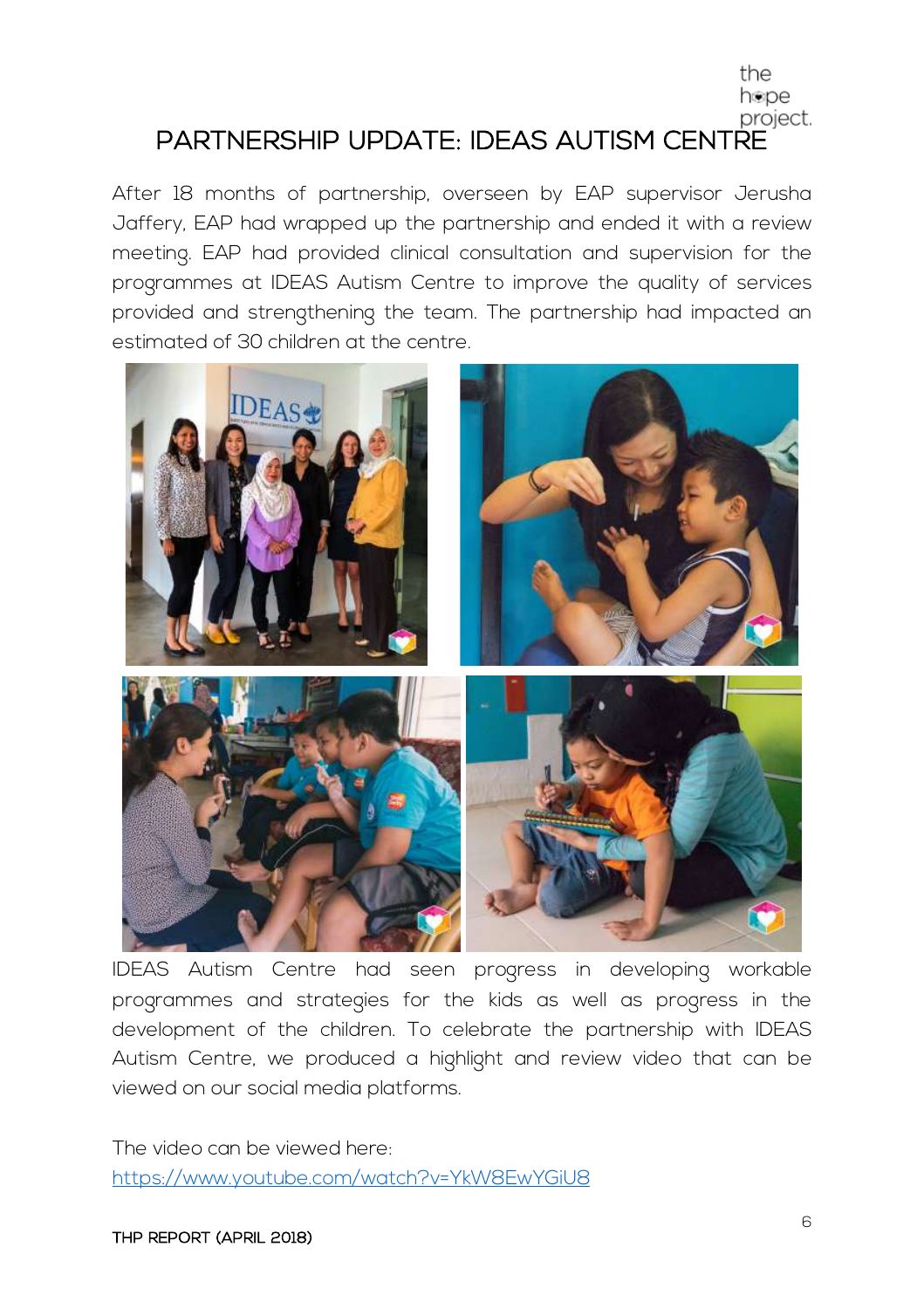## 2 TRAINING AND AWARENESS SESSIONS

 Trainings at each organization were designed to specifically address specific issues and challenges faced to maximize the relevance of each workshop. In total, over 50 people have been impacted in these trainings and awareness presentations.

I. INTERNATIONAL SCHOOL OF KUALA LUMPUR - 2nd April 2018

II. GARDENS INTERNATIONAL SCHOOL – 20th April 2018

#### COLLABORATION WITH RIUH

In conjunction with World Autism Awareness Month, RIUH collaborated with and sponsored a space for EAP Malaysia, set to reach out to the event goers, educate and empower them to love someone with autism. We also set out to raise funds through the sales of our merchandise. At the end of the weekend (21<sup>st</sup> and 22<sup>nd</sup> April), we were able to speak to more than 300 people on autism and sold more than RM 2,000 worth of merchandise.

#### LAUNCH OF MERCHANDISE

 In conjunction with World Autism Awareness Month as well as our acceptance campaigns, we have launched a new line of merchandise (Tshirts and wristbands), with our tagline #lovesomeonewithautism. We saw a great influx of requests and orders for the t-shirts and have successfully sold out our t-shirts twice over the month of April. In showing support for the campaign, several organizations also shared pictures of themselves in the t-shirts, aiming to spread the word about autism.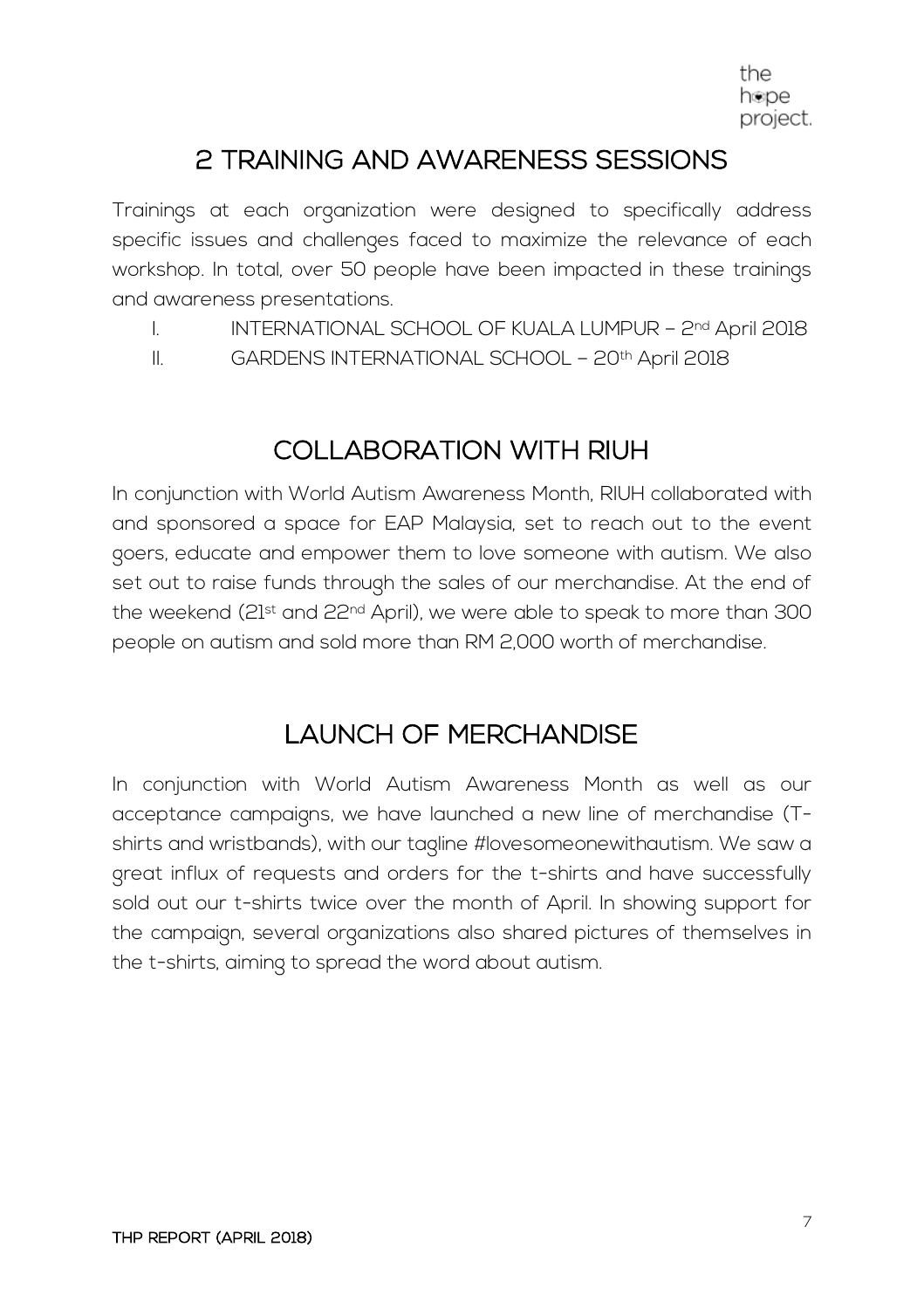the hone project.

# WORLD AUTISM AWARENESS MONTH HIGHLIGHT VIDEO

Ending the month with a theme of celebration, we produced a short video with all the World Autism Awareness Month highlights to increase awareness and acceptance globally, and to thank all our partners for being a part of the memorable month. The video will contain highlights from the school tours, facebook live sessions, The Hope Project Scholarship, training sessions as well as our collaborations.

The 2018 highlight video can be viewed here: https://www.youtube.com/watch?v=YWoCNahKJi0

# MEETING WITH THE MINISTRY OF EDUCATION, MAI AYSIA

In continuous effort to reach out and impact the nation, we were given several opportunities to meet and discuss solutions impacting special education in Malaysia.

In September 2018, we had the honor of hosting and meeting the YB Dato' Maria Bernard Sinsoi, Director of Jabatan Pembangunan Orang Kurang Upaya (JPOKU). In October 2018, we were invited to and met with representatives from two separate Program Pemulihan Dalam Komunity (PDK) centres. When November 2018 came along, we were graced with the opportunity to meet with Pn Rosnah (Ketua Unit Dasar), Dr Jamilah (Ketua Perancangan), Ms Zoe Elizabeth Hua (Consultant, UNICEF Malaysia) as well as several other Ministry of Education representatives.

To follow that, we were then given the huge honor of meeting the Deputy Minister of Ministry of Education in December 2018.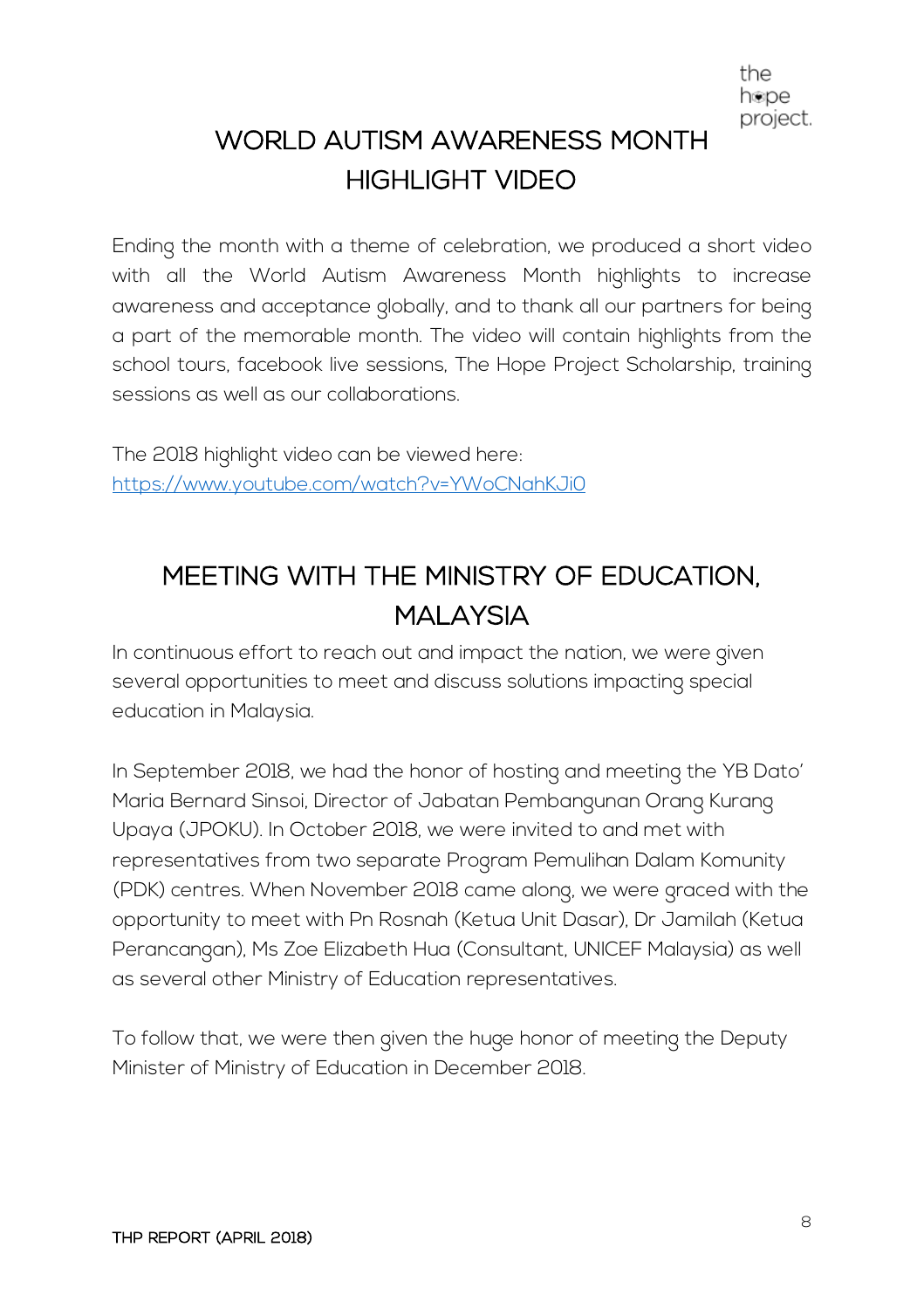the<br>h®pe<br>project.



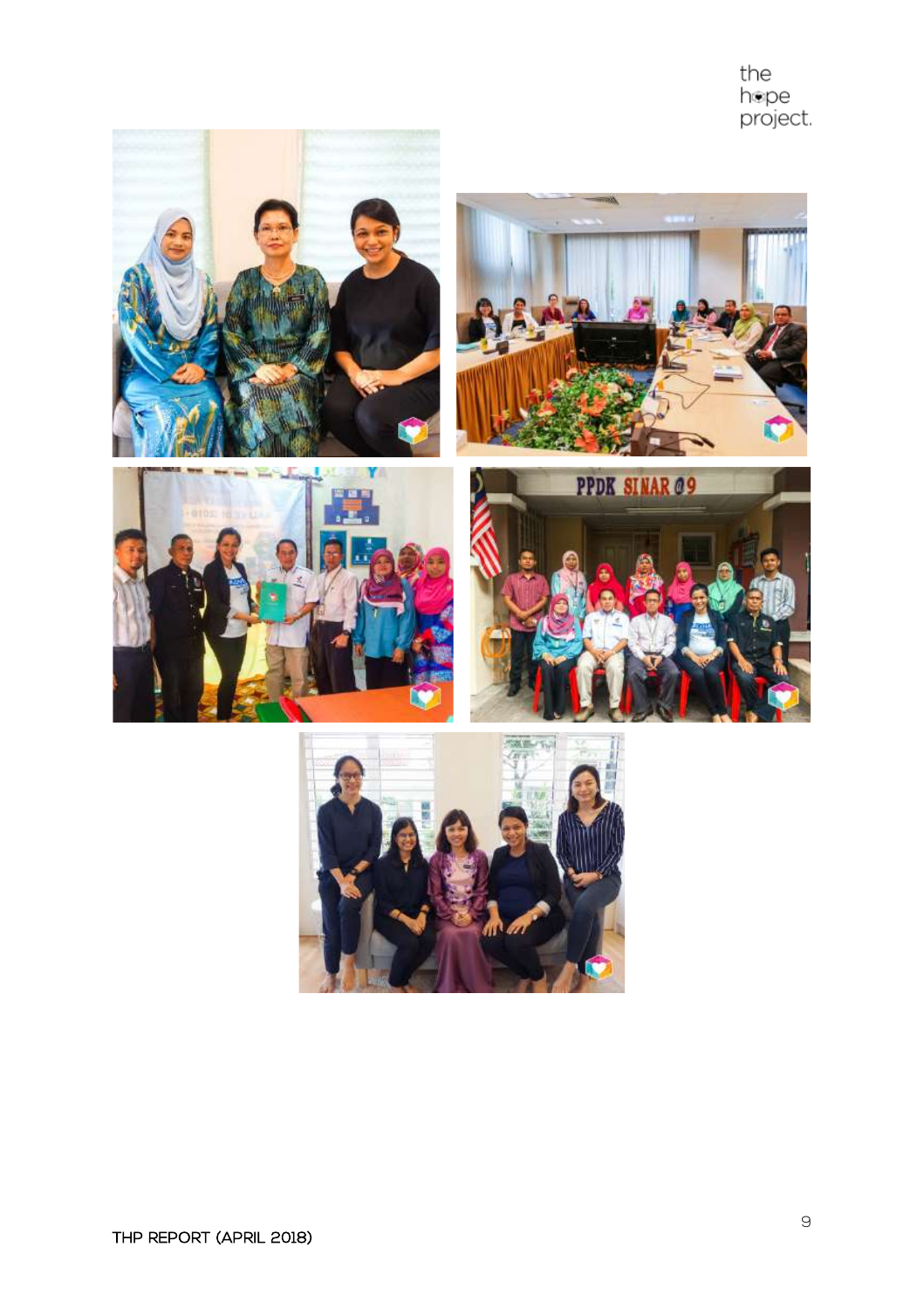the hone project.

#### **MOVING FORWARD**



Awareness about accurate diagnosis and treatment



Implementation of national standards in the field of autism



Increased access to research-proven, effective therapy

In line with The Hope Project's core objectives, initiatives for 2018 had been focused on achieving more towards the goals. Through outreach efforts in campaigns, services and resources, our passion and determination will continue to be guided by our vision: making world-class services accessible to all. The table below shows our upcoming events and plans for 2019.

#### **PARTNERSHIP WITH MINISTRY OF EDUCATION AND UNICEF**

Based on the meetings held with the Ministry of Education and in partnership with UNICEF, we want to continue to strengthen the partnership as well as make national impact through various solutions discussed such as fineturning of special education training for teachers in public schools.

#### **WORLD AUTISM AWARENESS MONTH 2019 CAMPAIGN**

As the month of April 2019 approaches, we will continue our efforts in raising awareness and acceptance through our 'Kindness Starts with Me' school tour, online social media campaigns, public presentations, trainings, and workshops.

We look forward to making more impact in 2019 and all efforts to raise funds will continue as well.